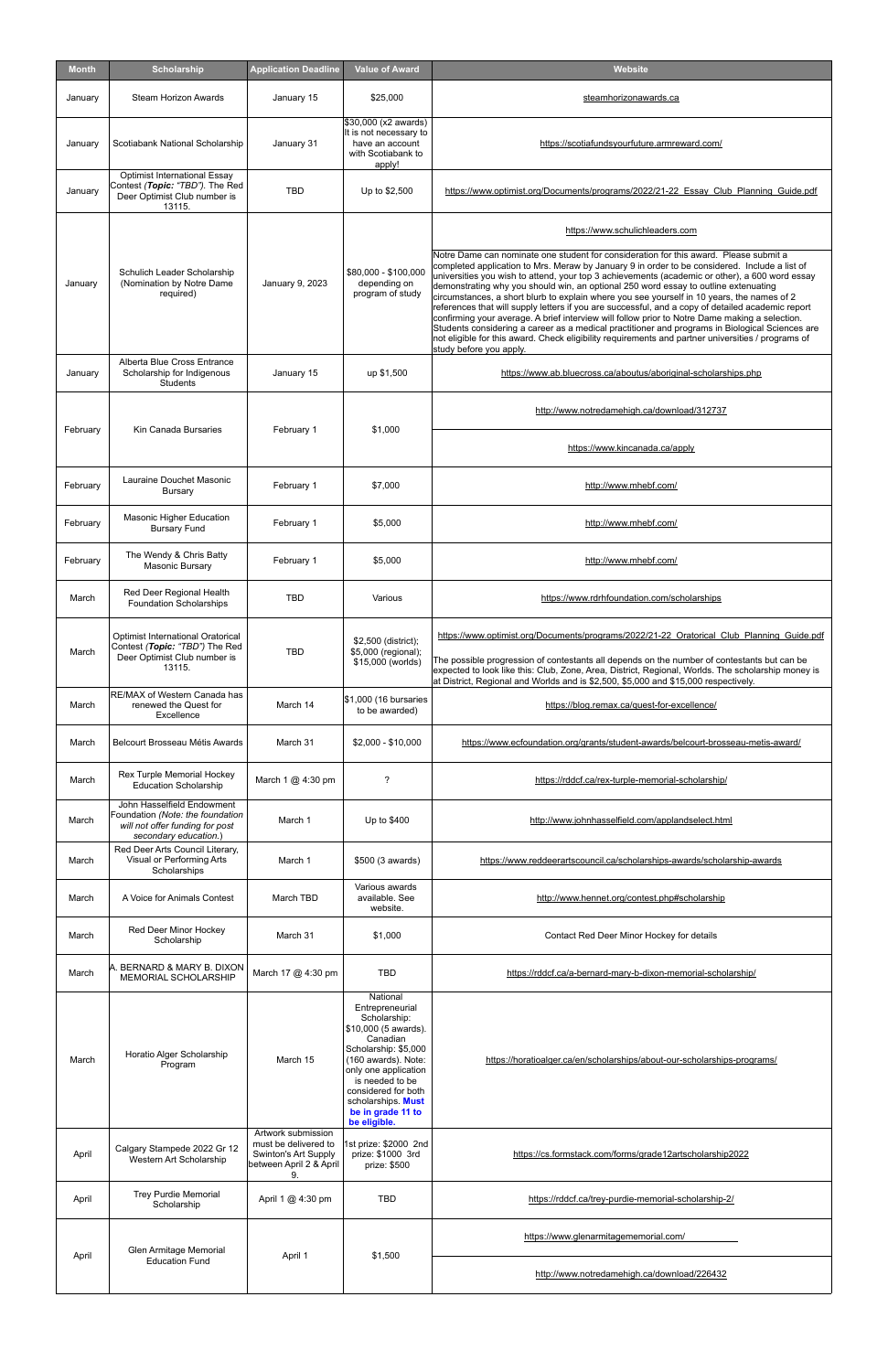| Month   | <b>Scholarship</b>                                                                                                                                                                         | <b>Application Deadline</b>                                                                                                      | <b>Value of Award</b>                    | <b>Website</b>                                                                                                                                                                                                                                                                                |
|---------|--------------------------------------------------------------------------------------------------------------------------------------------------------------------------------------------|----------------------------------------------------------------------------------------------------------------------------------|------------------------------------------|-----------------------------------------------------------------------------------------------------------------------------------------------------------------------------------------------------------------------------------------------------------------------------------------------|
| April   | The Carole Forhan Theatre Arts<br>Scholarship                                                                                                                                              | April 15                                                                                                                         | \$500                                    | https://www.reddeerplayers.com/the-carole-forhan-theatre-arts-scholarship.html                                                                                                                                                                                                                |
| April   | Rebecca Kelln Metis Bursary<br>Fund                                                                                                                                                        | April 30                                                                                                                         | up to \$1,000                            | http://apeetogosan.com/bursary/                                                                                                                                                                                                                                                               |
| April   | James Kreppner Scholarship<br>Program                                                                                                                                                      | April 30                                                                                                                         | \$5,000                                  | https://www.hemophilia.ca/james-kreppner-memorial-scholarship-and-bursary-program/                                                                                                                                                                                                            |
| April   | Kids Cancer Care Derek<br>Wandzura Memorial Scholarship                                                                                                                                    | April 30                                                                                                                         | \$500 - \$2.500                          | https://www.kidscancercare.ab.ca/our-programs/scholarships                                                                                                                                                                                                                                    |
| April   | Métis and Non-Status Bursary<br>Program                                                                                                                                                    | April 30                                                                                                                         | Up to \$19,200                           | https://formsmgmt.gov.ab.ca/Public/HRHS11319.xdp                                                                                                                                                                                                                                              |
| April   | myBlueprint Scotiabank<br>Scholarships (Diversity, Financial<br>Wellness, Future Women<br>Leaders & STEM scholarships<br>are available)                                                    | April 28                                                                                                                         | Various                                  | https://education.myblueprint.ca/scotia/                                                                                                                                                                                                                                                      |
| April   | Pat Fletcher Scholarship                                                                                                                                                                   | April 30                                                                                                                         | Up to \$2,500                            | https://patfletcher.com/apply/                                                                                                                                                                                                                                                                |
| May     | CST Foundation & myBlueprint<br>Bursary                                                                                                                                                    | May 6                                                                                                                            | 25 x \$6,000                             | http://education.myblueprint.ca/cstf/                                                                                                                                                                                                                                                         |
| May     | Rotary Career Opportunity Fund                                                                                                                                                             | <b>TBD</b>                                                                                                                       | \$2,000 (up to 15<br>awards available)   | https://rddcf.ca/rotary-career-opportunity-awards/                                                                                                                                                                                                                                            |
| May     | <b>William Arthur Bower Memorial</b><br><b>Bursary</b>                                                                                                                                     | <b>TBD</b>                                                                                                                       | \$5,000                                  | https://rddcf.ca/donor/financialawards/bower-memorial-scholarship/                                                                                                                                                                                                                            |
| May     | Canadian Scholarship Trust<br>Foundation & myBlueprint<br>bursary                                                                                                                          | May 7                                                                                                                            | \$6,000 (x 25)                           | http://education.myblueprint.ca/cstf/                                                                                                                                                                                                                                                         |
|         | To be considered for the<br>Premier's Citizenship Award, the<br>recipient is chosen by the school.                                                                                         |                                                                                                                                  |                                          | To be considered for the Premier's Citizenship Award, the recipient is chosen by the school.<br>Students wishing to be nominated can submit their completed application to Mrs. Meraw by May 1,<br>2023. Additional details will be available through Student Services and the Career Center. |
| May     | Students wishing to be<br>nominated can submit their<br>completed application to Mrs.                                                                                                      | May 1                                                                                                                            | \$500                                    | https://www.alberta.ca/premiers-citizenship-award.aspx                                                                                                                                                                                                                                        |
|         | Meraw by May 1, 2023.<br>Additional details will be available<br>through Student Services and the<br>Career Center.                                                                        |                                                                                                                                  |                                          | https://www.alberta.ca/assets/documents/cmsw-record-of-accomplishments.pdf                                                                                                                                                                                                                    |
| May     | <b>Chartered Professional</b><br>Accountants Alberta (CPA) High<br>School Scholarships (Various<br>awards with different eligibility<br>criteria; see the CPA website for<br>more detail.) | May 1                                                                                                                            | Various depending<br>on the scholarship. | https://www.cpaalberta.ca/Foundation/Support-Programs-and-Scholarships/Scholarships/High-<br>School-Scholarships                                                                                                                                                                              |
| May     | Notre Dame Awards                                                                                                                                                                          | <b>TBD</b>                                                                                                                       | Various                                  | <b>TBD</b>                                                                                                                                                                                                                                                                                    |
| May     | <b>Brock Myrol Memorial</b><br>Scholarship                                                                                                                                                 | May 19                                                                                                                           | \$500                                    | https://www.notredamehigh.ca/download/251410                                                                                                                                                                                                                                                  |
| May     | Red Deer Regional Catholic<br><b>Education Foundation</b>                                                                                                                                  | May 23                                                                                                                           | \$500 (x 3)                              | https://catholicedfoundation.ca/apply/                                                                                                                                                                                                                                                        |
| May     | Daughters of Wisdom Social<br>Justice Scholarship                                                                                                                                          | May 23                                                                                                                           | \$250                                    | https://catholicedfoundation.ca/apply/                                                                                                                                                                                                                                                        |
| May     | MADD Canada Youth Bursary<br>Fund                                                                                                                                                          | May 31                                                                                                                           | \$8,000 (1 bursary)<br>\$4,000 (tbd)     | https://madd.ca/pages/programs/victimsurvivor-services/youth-bursary-fund/                                                                                                                                                                                                                    |
| May     | <b>Bayer Post-Secondary</b><br>Scholarships for Students                                                                                                                                   | June TBD                                                                                                                         | \$1,500                                  | https://www.cropscience.bayer.ca/Our-Company/ScholarshipInformation                                                                                                                                                                                                                           |
| May     | ATA LOCAL 80 Scholarships                                                                                                                                                                  | May 31                                                                                                                           | \$1,000                                  | http://www.atalocal80.ca/scholarships                                                                                                                                                                                                                                                         |
| May     | myBlueprint Scholarship contest                                                                                                                                                            | May 28                                                                                                                           | \$1,000                                  | https://myblueprint.ca/ (Dashboard > Tasks > Scholarships)                                                                                                                                                                                                                                    |
| May     | PEO STAR Scholarship                                                                                                                                                                       | Mid May (interest in<br>this award must be<br>communicated to<br>chapter contact by<br>mid-May of a student's<br>grade 11 year). | \$2,500                                  | https://www.peointernational.org/about-peo-star-scholarship-star                                                                                                                                                                                                                              |
| June    | The Rotary Club of Sylvan Lake<br>4 Way Test Scholarship Program                                                                                                                           | June 1                                                                                                                           | \$1,000 (x 6 awards)                     | https://www.notredamehigh.ca/download/332264                                                                                                                                                                                                                                                  |
| June    | Girl Guides of Canada's National<br>Scholarship Program                                                                                                                                    | June 28                                                                                                                          | $\tilde{?}$                              | https://www.girlguides.<br>ca/WEB/GGC/Volunteers/Membership Opportunities/Scholarships/GGC/Volunteers/Membership<br>Opportunities/Scholarships/Scholarships.aspx?hkey=2006fffd-4b2e-46dc-ab71-8105a6d17cef                                                                                    |
| June    | Retail as a Career Scholarship<br>Program                                                                                                                                                  | June 30                                                                                                                          | $$1,000 - $5,000$                        | http://www.retailcouncil.org/memberservices/retail-education/retail-as-a-career-scholarship-<br>program                                                                                                                                                                                       |
| June    | MindFuel                                                                                                                                                                                   | June TBD                                                                                                                         | \$2,500                                  | https://mindfuel.ca/scholarships/                                                                                                                                                                                                                                                             |
| June    | Nelson Civic Leadership<br>Scholarship                                                                                                                                                     | June 30 TBD                                                                                                                      | \$10,000                                 | https://www.nelson.com/scholarship/                                                                                                                                                                                                                                                           |
| Various | Nelson Indigenous Student<br>Scholarship (Indspire website)                                                                                                                                | Aug 1, Nov 1, Feb 1                                                                                                              | \$10,000                                 | https://www.nelson.com/scholarship/                                                                                                                                                                                                                                                           |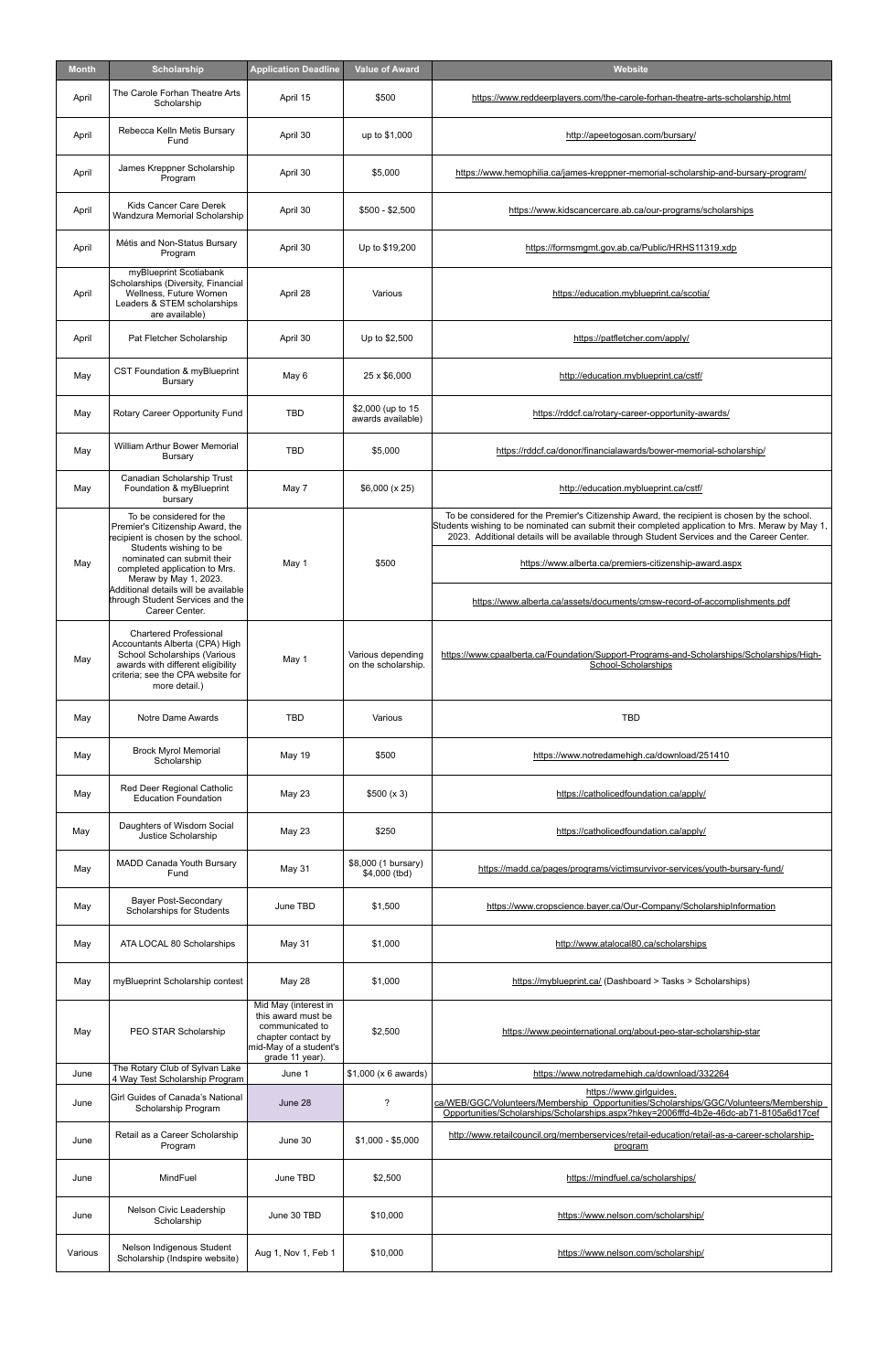| Month     | Scholarship                                                                                                                 | <b>Application Deadline</b>                                                                                      | <b>Value of Award</b>                                                            | <b>Website</b>                                                                                                                          |
|-----------|-----------------------------------------------------------------------------------------------------------------------------|------------------------------------------------------------------------------------------------------------------|----------------------------------------------------------------------------------|-----------------------------------------------------------------------------------------------------------------------------------------|
| June      | <b>SOCAN Foundation Awards for</b><br>Young Composers, Emerging<br>Audio Visual Composers and<br>Young Canadian Songwriters | June 15                                                                                                          | See website for<br>more details on the<br>award.                                 | https://www.socanfoundation.ca/awards/                                                                                                  |
| June      | Peter Elzinga Family Foundation<br>Scholarship                                                                              | June 1                                                                                                           | \$600 - \$2,000 (max.<br>5 awards per year)                                      | http://www.peterelzinga.com/scholarships                                                                                                |
| June      | Cityline Scholarship                                                                                                        | <b>TBD</b>                                                                                                       | \$5,000                                                                          | https://www.cityline.tv/2021/04/20/enter-cityline-scholarship/<br>https://www.cityline.tv/wp-content/uploads/2021/04/RULESREGSFINAL.pdf |
| June      | Central Alberta Human<br>Resources Scholarship                                                                              | June 30                                                                                                          | \$1,000                                                                          | https://rddcf.ca/central-alberta-human-resources-scholarship/                                                                           |
| June      | Dr. Don Church Scholarship                                                                                                  | June 30                                                                                                          | \$2,000(x2)                                                                      | https://rddcf.ca/dr-don-church-scholarship/                                                                                             |
| June      | Murray Family Career<br><b>Opportunity Award</b>                                                                            | June 30                                                                                                          | <b>TBD</b>                                                                       | https://rddcf.ca/murray-family-scholarship/                                                                                             |
| July      | Team Alex Scholarships                                                                                                      | July 4                                                                                                           | \$1,000(x3)                                                                      | https://teamalex.ca/scholarships/                                                                                                       |
| July      | Horatio Alger National Vocational<br>& Technical Scholarship Program                                                        | July 15                                                                                                          | \$3,000 (Application<br>will open Spring<br>2022)                                | https://horatioalger.ca/en/scholarships/about-our-scholarships-programs/vocational-technical-<br>scholarships/                          |
| July      | Rupertsland Institute (RLI) Post<br>Secondary Funding                                                                       | July 30                                                                                                          | Various                                                                          | http://www.rupertsland.org/post-secondary-funding/                                                                                      |
| August    | Piper Creek Optimist Club of Red<br>Deer's Scholarship for Young<br>Volunteers: Young Leader Award                          | August 31                                                                                                        | \$3,000 in total<br>bursaries (multiple<br>awards)                               | https://pipercreekoptimist.com/scholarship/2022-young-leaders-award/                                                                    |
| August    | Alexander Rutherford<br>Scholarship                                                                                         | The application for the<br>2022/23 school year<br>will open in August<br>2022. There is no<br>deadline to apply. | Up to \$2500<br>(depending on<br>grades)                                         | https://studentaid.alberta.ca/scholarships-and-awards/alexander-rutherford-scholarship/                                                 |
| August    | Dr. Martha Kostuch<br><b>Environmental Education Fund</b>                                                                   | August 1                                                                                                         | \$2,500                                                                          | http://www.notredamehigh.ca/download/345984                                                                                             |
| August    | <b>Canadian Natural Resources</b><br><b>Building Futures Scholarship</b>                                                    | August 15 (for<br>programs starting in<br>Fall)                                                                  | Determined by<br>eligibility criteria.                                           | https://www.cnrl.com/upload/media_element/1341/01/building-futures-scholarship-brochure.pdf                                             |
| August    | RMA Post-Secondary<br>Scholarship Program                                                                                   | August 31                                                                                                        | \$1,000                                                                          | https://rmalberta.com/about/awards-recognition/rma-scholarship-program/                                                                 |
| August    | Ladies' Auxiliary, Alberta - NWT<br>Command The Royal Canadian<br>Legion                                                    | August 31                                                                                                        | \$500                                                                            | https://www.notredamehigh.ca/download/278351                                                                                            |
| August    | 2019 Canada Post Awards for<br><b>Indigenous Students</b>                                                                   | August 31                                                                                                        | \$2,000                                                                          | www.gotoapply.ca/canadapost                                                                                                             |
| September | Royal Canadian Legion Red<br>Deer Branch #35 Bursary                                                                        | September 1                                                                                                      | \$1,000                                                                          | https://www.notredamehigh.ca/download/392989                                                                                            |
| September | Central Alberta Vintage Auto<br>Club Bob & Jean Spencer<br>Scholarship                                                      | September 1                                                                                                      | \$1,000                                                                          | https://www.notredamehigh.ca/download/238074                                                                                            |
| September | Storwell Foster Children Bursary<br>Program                                                                                 | September 1                                                                                                      | \$2,000                                                                          | https://www.storwell.com/bursary-application                                                                                            |
| September | Association of Alberta<br>Agricultural Fieldmen Memorial<br>Bursary                                                         | September 1                                                                                                      | \$500 (2 bursaries<br>available)                                                 | https://aaaf.ab.ca/about/aaaf-bursary.html                                                                                              |
| September | Johnathan Doody Memorial<br>Scholarship                                                                                     | September 17                                                                                                     | \$800 (x 3)                                                                      | https://docs.google.<br>com/forms/d/e/1FAIpQLSfd3X_Rv8HpwSAGu4it6qYMsGN1ETLekvt813B6ApBiT5Z5Pg/viewform                                 |
| September | Softball Canada Ethel Boyce<br><b>Achievement Award</b>                                                                     | September 15                                                                                                     | \$1,000                                                                          | https://softball.ca/awards/ethelboyce                                                                                                   |
| October   | Loran Award                                                                                                                 | Mid October (TBD)                                                                                                | Up to \$100,000 over<br>four years (up to 30<br>awards available)                | https://loranscholar.ca/becoming-a-scholar/                                                                                             |
| October   | Wall of Remembrance Bursary                                                                                                 | October 22                                                                                                       |                                                                                  | http://kvacanada.com/bursarye_application.htm                                                                                           |
| October   | Red Deer Danish Canadian Club                                                                                               | October 31                                                                                                       | \$1,000 (3 bursaries<br>awarded)                                                 | http://rddcc.com/bursary-scholarship.html                                                                                               |
| October   | Métis Nation of Alberta<br>Scholarship program                                                                              | October 31                                                                                                       | Various                                                                          | https://albertametis.com/programs-services/education-scholarships/                                                                      |
| October   | Red Deer & District Labour<br>Council 2022 Essay Contest                                                                    | October 31                                                                                                       | \$1,000                                                                          | https://www.notredamehigh.ca/download/269600                                                                                            |
| November  | TD Scholarships for Community<br>Leadership                                                                                 | November 15                                                                                                      | Up to \$70,000                                                                   | https://www.tdcanadatrust.com/products-services/banking/student-life/scholarship-for-community-<br>leadership/index.jsp                 |
| November  | AIA and the Global Automotive<br>Aftermath Symposium (GAAS)<br>Scholarship Program                                          | November 30                                                                                                      | \$1,000                                                                          | https://www.aiacanada.com/wp-content/uploads/2015/04/2014 Scholarships bilingual.pdf                                                    |
| November  | Fireside Catholic Publishing<br><b>Essay Contest</b>                                                                        | Not running for 2021                                                                                             | \$1,000 (x5)                                                                     | https://www.facebook.com/FiresideCatholic                                                                                               |
| November  | CPA Inside Track High School                                                                                                | November 30                                                                                                      | Variable                                                                         | https://www.cpaalberta.ca/Inside-Track                                                                                                  |
| December  | Allied Van Lines Scholarship                                                                                                | December 15                                                                                                      | \$1,000(x4)                                                                      | http://www.alliedvanlines.ca/scholarship                                                                                                |
| December  | North American Van Lines<br>Logistics Scholarship                                                                           | December 15                                                                                                      | \$1,000 (x2)                                                                     | http://www.northamericanvanlines.ca/scholarship                                                                                         |
| December  | Dalton Camp Award                                                                                                           | December 1<br>(Submissions are<br>currently closed,<br>however the deadline<br>is generally December<br>1)       | First Prize: \$10,000;<br>Possible second<br>prize of \$2,500 may<br>be awarded. | http://www.friends.ca/DCA/rules                                                                                                         |